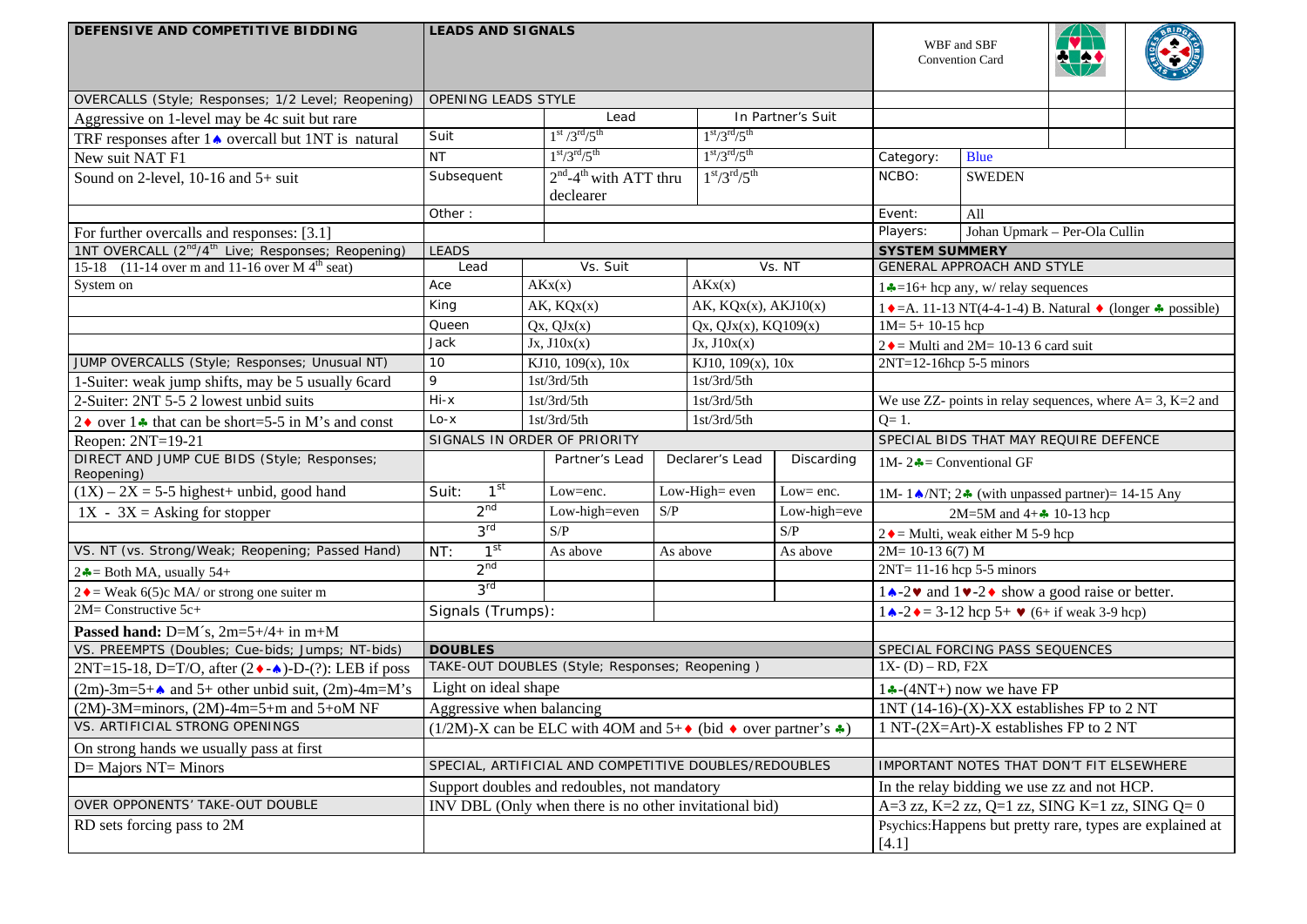# Supplementary Sheets

# Johan Upmark Per-Ola Cullin

## More Subsequent bidding

### 1.1 1 $\vee$ -2 $\uparrow$  and 1 $\uparrow$ -2 $\vee$

2M=Min

2M+1=G/T without a SPL that you want to show, responder denies/shows SPL in the same way, 1 step=no, 2-4 steps shown logically (i.e. normally NAT if possible) 2M+2=I want to bid game, do you think there cab be a slam? 2M+3-5=G/T w/ SPL, not shown NAT or stepwise but logically

### 1.2  $1 \cdot 2 \cdot 2 \cdot 3$

 2=5-7 zz w/ SPL  $2v = 5-7$  zz no SPL  $2 \triangle =$ as 2 $\triangleright$  but 8-10 zz 2NT+=8-10 zz w/ SPL

#### 1.3 1NT-2

2NT=4-4 in majors and Min 3=4-4 in majors and Max

#### 1.4 2M-2NT

 $3 - M$ in 3  $\bullet$  =Max no SPL 3M and NT= Max w/ SPL

### 1.5 2NT-3

 $3A=SPL$   $\triangle$  $3NT = SPL$   $\bullet$  not good Max 4\*+=SPL v and good max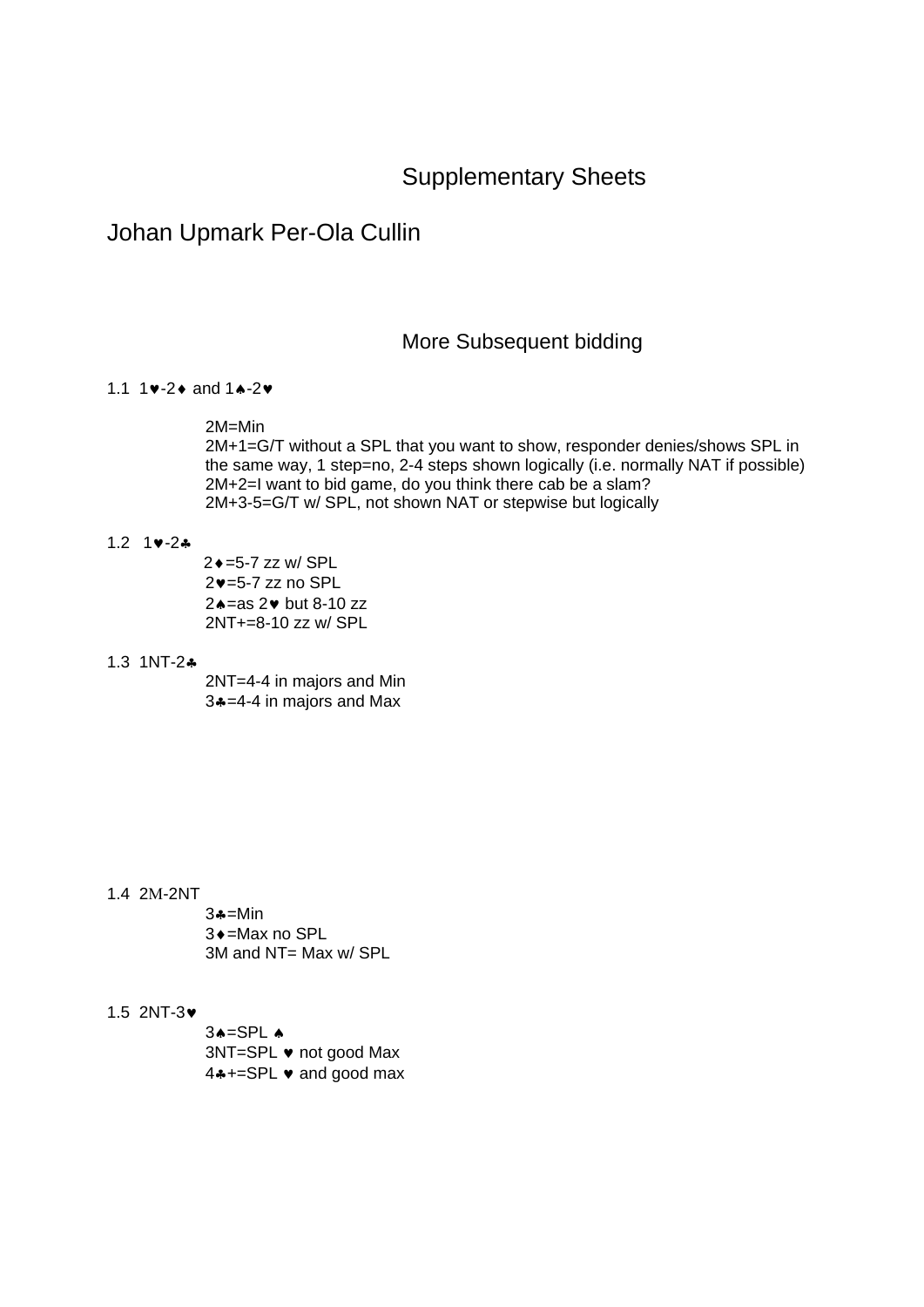# Contested bidding

### $2.1 \; 1 \cdot \bullet$

| $1$ $\ast$ -(DBL) |                                                                                           |
|-------------------|-------------------------------------------------------------------------------------------|
|                   | P=Not enough to force to game                                                             |
|                   | RDBL=willingness to penalize opponents, FP to 2NT<br>1 $\bullet$ = FG with less then 5 zz |
|                   | 1♥+=As uncontested but switch 5-7 and 8+zz                                                |
| $1 - (1)$         |                                                                                           |
|                   | P=Not enough to force to game                                                             |
|                   | DBL=FG with less then 5 zz                                                                |
|                   | 1♥+=As uncontested but switch 5-7 and 8+zz                                                |
| $1 - (1)$         |                                                                                           |
|                   | P= as a 1 $\bullet$ response to 1 $\clubsuit$                                             |
|                   | DBL= as a 1 $\bullet$ response to 1 $\clubsuit$                                           |
|                   | 1 <sup>*+</sup> = as uncontested but switch 5-7 and 8+zz                                  |
| $1 - (1)$         |                                                                                           |
|                   | Pass=Not enough to force to game or PEN Pass.                                             |
|                   | DBL=FG, type of T/O, normally balanced/semibalanced<br>1NT= Natural Game forcing          |
|                   | 2♣= GF 5+◆                                                                                |
|                   | $2 \div = GF 5 + \Psi$                                                                    |
|                   | $2\blacktriangledown$ = GF 5+ $\clubsuit$ not 4c $\blacktriangledown$                     |
|                   | $2 \triangle = GF 5 + \triangle$ and $4c \triangledown$                                   |
|                   | 2NT= about 5-7hcp 6+♥                                                                     |
|                   | 3m= about 5-7hcp 6+ suit                                                                  |
|                   | $3\blacktriangleright$ = about 5-7hcp, 5-5 minors (4m NF)                                 |
|                   | $3 \triangle =$ Any solid 7+ suit                                                         |
|                   | $4m = 5+m$ and $5+\vee$                                                                   |
| 1÷-(1NT)          | 2♣ = about 4-7 54+M                                                                       |
| (minors)          | $2 \rightarrow$ = GF 5+ $\triangledown$                                                   |
|                   | $2v = GF 5 + A$                                                                           |
|                   |                                                                                           |
|                   |                                                                                           |
| 1♣-(Higher)       | All bids are Natural GF D is TO                                                           |
| $1(-2)$           | 2NT=Natural GF                                                                            |
|                   | $3 - 9 = 5 + 6$                                                                           |
|                   | $3 \rightarrow = GF 5 + \bullet$                                                          |
|                   | 3v= GF 5+4 not 4v                                                                         |
|                   | $3 \triangle = GF 5 + \clubsuit$ and $4 \triangledown$                                    |
|                   | $4m = GF 5+m$ and $5+\vee$                                                                |

If you open 1 $\clubsuit$  and partner passed after overcall or he responded 1 $\spadesuit$  and RHO overcalls we play our defensive methods with the exception that  $1 \cdot (-1)$ -p-(2M)-2NT=Nat about 18-21.

If OPPT contest after 14-(Bid)-1 $\blacktriangleright$  or 14-(p)-1 $\blacktriangleright$  directly or later in the bidding we still keep our relays if we can. That is if OPP's don't bid more then 2 steps higher then last bid. If we can save space thanks to this we do so. If they bid more then 2 steps relay is out and we bid NAT.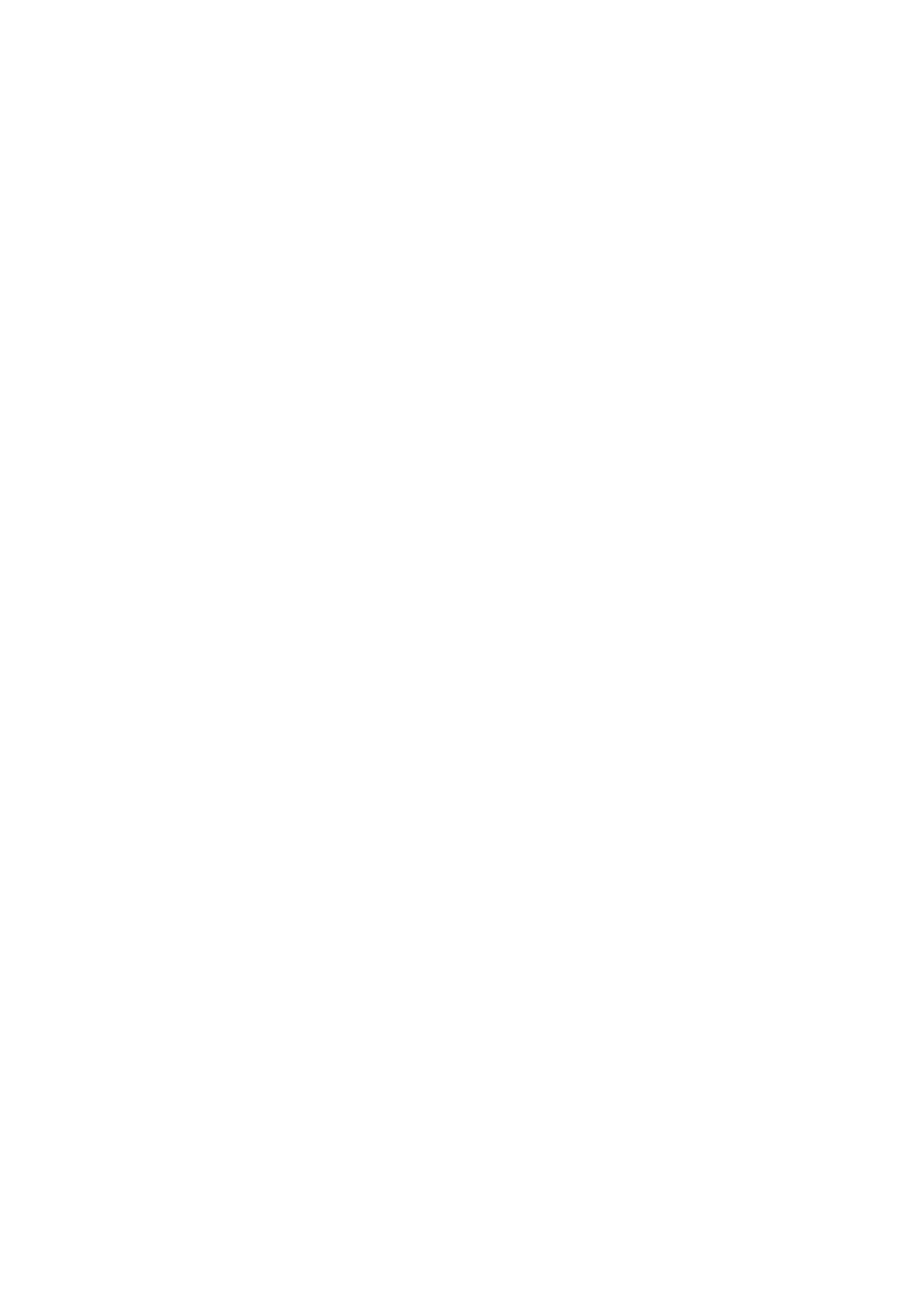2.2 1M 1 $\bullet$ -(1 $\bullet$ /2m) DBL=T/O or FG New suit=NF 2NT=FG with support OPPT suit=Limit raise  $1\blacktriangleright$ -(1NT) DBL=PEN  $2*-5+$  and  $2+\vee$  2NT=G/T+ with support  $1 \cdot (-2NT = \text{minors})$  3 $\cdot = G/T + w / \cdot \text{support}$  $3 \cdot = G/T + W/ 5 + \cdot$ 3M=Competitive Same after 1<sup>\*</sup> opening but w/ logical changes 2.3 1NT 1NT(14-16) -(DBL) RDBL=strong, FP to 2NT 24=weak w/  $\ast$  or weak with  $\ast \ast / \ast \ast / \ast \ast$ 2 $\rightarrow$  =weak w/ $\rightarrow$  or weak with  $\rightarrow \rightarrow$  and longer  $\rightarrow$  2M=Nat weak 2NT=G/T+any 5+-5+ 1NT-(2X=ART) X=At least G/T values, FP to 2NT  $1NT-(2 \cdot \cdot \cdot)$  Leb: 2 X To play 2 NT=PUP to 3 3 Y under OPPT suit To play<br>3 Cue 4 OM, n 4 OM, no stopper, F3NT/4m<br>Nat FG, 5+ suit 3 Y over OPPT suit<br>3 NT 3 NT 4 OM, promises stopper<br>4 m 4 m<br>
4 M<br>
4 M<br>
Nat S/T **4 M** Nat S/T 3 Y Nat G/T<br>3 Cue No M, no 3 Cue No M, no stopper, F3NT/4m or F hand w/ 4+m<br>3 NT Nat promises stopper 3 NT Nat promises stopper<br>4 m Nat G/T, distributional 4 m Nat G/T, distributional hand<br>4 M To play To play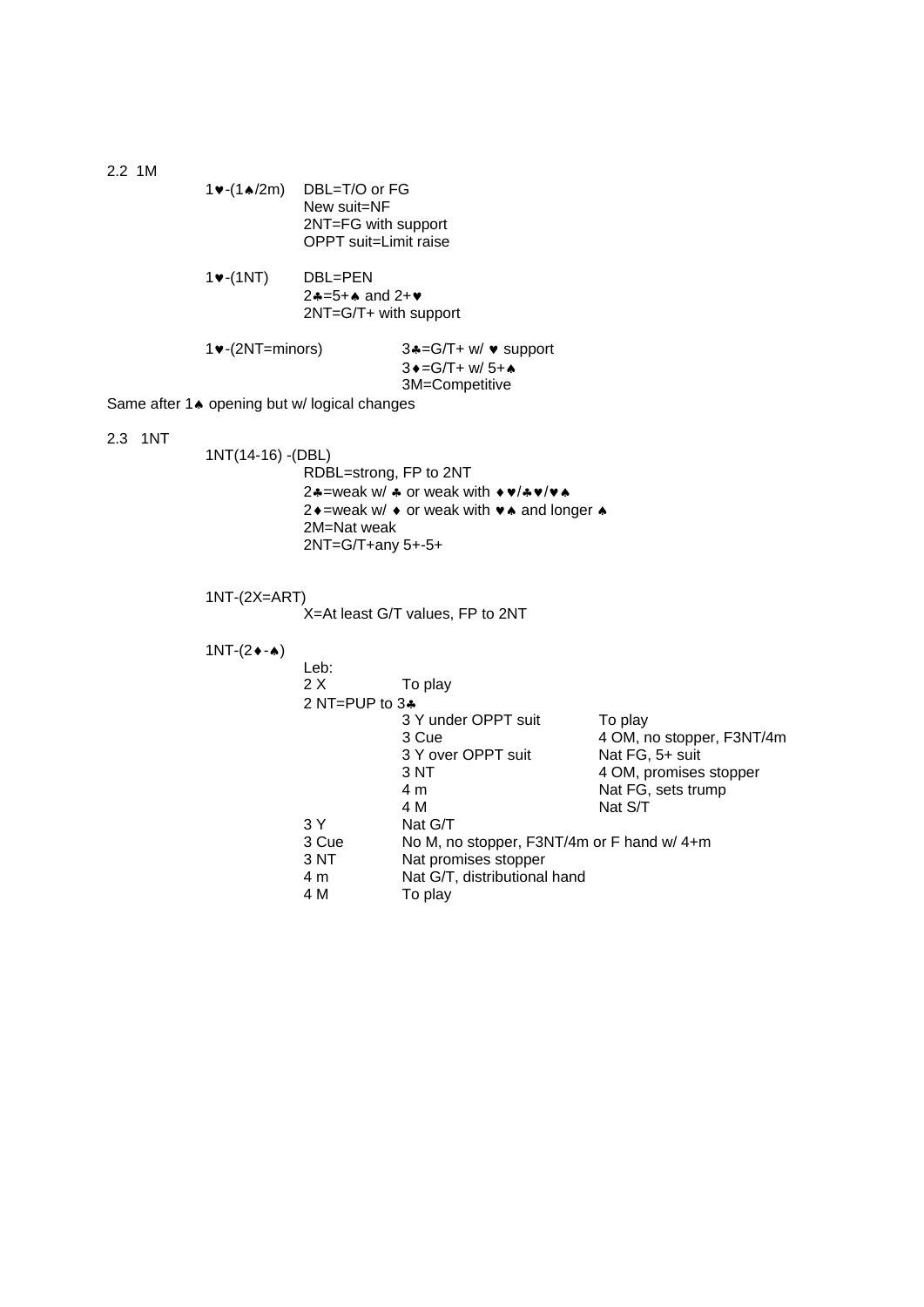## More about overcalls and responses to overcalls

3.1 (1m)-P-(2m) 2NT=Nat 3m=Majors  $4m = \spadesuit + om$  $4$ om= $+$ om  $(1\vee)$ -p- $(2\vee)$  2NT=both m  $3v = +m$  $(1 \cdot )$ -p- $(2 \cdot )$ 2NT=4 $\bullet$  and 5 $\bullet$  or 5 $\bullet$  and 4 $\bullet$ 3<sup>a</sup>=minors 4m=5m5  $(1\bullet)-2\nu-(2\bullet)$ 2NT=G/T+ w/ support

# More about our psychics

4.1 We do not psych often but it comes up every now and then. We have no agreement when or how we psyche or not (no standardised positions). However the times it has happened there are usually been a fairly low gamble psych from our side. Usually we had somewhere to run, either long support for one of partner's suits or a long suit of our own.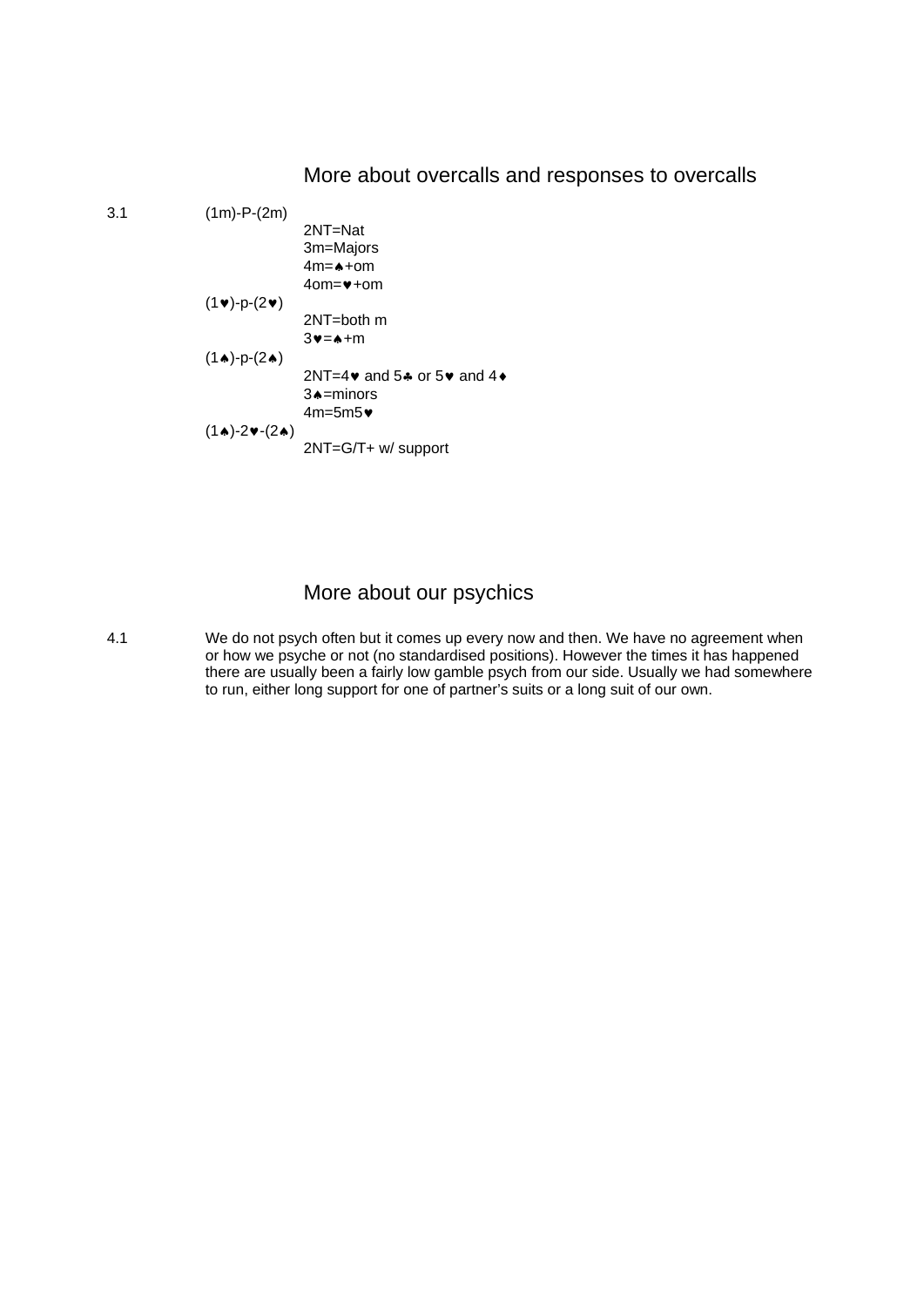| OPENING BID DESCRIPTIONS |             |                    |                          |                                               |                                                                                                     |                                                                        |                          |
|--------------------------|-------------|--------------------|--------------------------|-----------------------------------------------|-----------------------------------------------------------------------------------------------------|------------------------------------------------------------------------|--------------------------|
| Open                     | <b>Tick</b> | Min                | <b>Neg</b>               | Description                                   | Responses                                                                                           | <b>Subsequent Auction</b>                                              | Passed Hand Bidding      |
| ing                      | -if<br>Art  | No.<br>Cards       | <b>Dbl</b><br>Thru       |                                               |                                                                                                     |                                                                        |                          |
| 1 ÷                      | X           |                    | $4 \spadesuit$           | 17+bal/16+ unbal any distribution,            | $1 \cdot = 0$ -4ZZ (maybe GF strength), $1 \cdot = 5 + ZZ$ no shortness,                            | $1 \div -1 \div 1 \vee 16 - 19 \div 5 + \vee$ or 20+ any               | Responder may F to game  |
|                          |             |                    |                          | unbal 15 w/ 11ZZ is opened $1\clubsuit$ .     | $1 \triangle$ = as 2. w/ 5-7ZZ, 1NT= 5+ZZ w/ 5c+ $\triangledown$ no sho or                          | $1\div 1\mathbf{v}$ ; $1NT +$ = same as $1\div 1NT +$ by RESP          | with $4 + ZZ$ .          |
|                          |             |                    |                          |                                               | 5c+ $\bullet$ any sho, 2 $\bullet$ =8+ZZ w/5c+ $\bullet$ any sho or 4441 w/4c $\bullet$ ,           | but 9-13 zz.                                                           |                          |
|                          |             |                    |                          | ZZ: A=3zz K=2zz Q=1zz J=0zz                   | $2 \cdot 8 + ZZ$ w/5c+ $\cdot \cdot$ any sho, $2 \cdot 8 + ZZ$ w/5c+ $\cdot \cdot \cdot$ two suiter | Else 1 step by opener is always $(R)$ and $2+$                         |                          |
|                          |             |                    |                          |                                               | or 4-4-1-4, 2 $\triangle$ -=8+ZZ w/5c+ $\clubsuit$ any sho                                          | step show hand w/ SPL.                                                 | Contested bidding: [2.1] |
| $1 \bullet$              | X           |                    | $4 \spadesuit$           | 11-13bal/10-15 5(4)c+ $\bullet$ / 10-16 4441  | $2\clubsuit$ = Natural FG, 2MA=5-9 6c, 3mi=INV3NT, 3M=Pre-<br>emptive                               | $1 \rightarrow 2m$ ; 2M (Bal w/4cM)                                    | $2 -$ Natural NF         |
| $1$ $\blacktriangledown$ |             | 5                  | $4 \spadesuit$           | 10-15 hcp(5-10 ZZ), $5+$                      | 2. $\bullet$ = FG relay, 2. $\bullet$ = Good Raise +, 2. $\bullet$ = 5-9 6c, 2NT= FG-STG            | 1. $\bullet$ - 1. $\bullet$ /NT; 2. $\bullet$ (with unpassed partner)= | $2 -$ Natural NF         |
|                          |             |                    |                          |                                               | 12-15 any sho, 3mi=Nat INV.                                                                         | 14-15 Any. 2M=5M and $4 + 10 - 13$ hcp                                 |                          |
|                          |             |                    |                          |                                               |                                                                                                     | $1 \vee -2 \diamond : [1.1]$ $1 \vee -2 \diamond : [1.2]$              | Contested bidding: [2.2] |
| $1^$                     |             | 5                  | $4\bullet$               | 10-15 hcp(5-10 ZZ), $5+$                      | $2 \cdot \text{FG}$ relay, $2 \cdot \text{F6c+V}$ S/O / 5c+v INV+, $2 \cdot \text{F6od}$            | $1 \triangle$ -NT; $2 \triangleq$ (with unpassed partner)= 14-15       | $2 -$ Natural NF         |
|                          |             |                    |                          |                                               | Raise+, 2NT=FG-STG 12-15 any sho, 3mi=Nat INV, $3\blacktriangledown$ =                              | Any. $2M = 5M$ and $4 + 10 - 13$ hcp                                   |                          |
|                          |             |                    |                          |                                               | weak but constructive A -raise.                                                                     |                                                                        |                          |
|                          |             |                    |                          |                                               |                                                                                                     | $1 \cdot -2 \cdot : [1.1] 1 \cdot -2 \cdot : [1.2]$                    | Contested bidding: [2.2] |
| 1NT                      |             |                    | $3\bullet$               | $14-16$                                       | Stayman but doesn't promise a M, 4-way Transfers w. 24 as                                           | $1NT-2$ [1.3]                                                          |                          |
|                          |             |                    |                          |                                               | 6+ $\clubsuit$ or(weak 5-5m) and 2NT as 6+ $\bullet$ . 3 $\clubsuit$ = FG 54+m 3 $\bullet$ =        |                                                                        |                          |
|                          |             |                    |                          |                                               | INV w. any 6cM 3M=SPL 3c OM F 4m                                                                    |                                                                        | Contested bidding: [2.3] |
| $2 -$                    | X           | 5                  | $4 \spadesuit$           | $10 - 16$                                     | $2 \cdot = INV + \text{asking}, 2MA = Nat NF, 2NT = Inv + w / \cdot \text{ support}$                |                                                                        |                          |
|                          |             |                    |                          |                                               | $3 \blacklozenge \blacklozenge$ $\blacktriangle$ =GF good 6+ suit                                   |                                                                        |                          |
| $2\bullet$               | X           |                    |                          | Multi, weak either M 5-9 hcp                  | 2NT=F1, 4 $\clubsuit$ TRF to your M, 4 $\lozenge$ Bid you M, 4M Nat                                 | 2-2NT; $3 \triangleq$ = any maximum, $3 \triangleq$ = min              |                          |
|                          |             |                    |                          |                                               |                                                                                                     | $w/\blacktriangleright, 3\blacktriangleright = min w/\blacklozenge$    |                          |
| 2                        |             | 6                  |                          | $10-13$ 6+ suit                               | $2NT=Inv+w. support$                                                                                | $2 \cdot 2NT = [1.4]$                                                  |                          |
| 2 <sub>0</sub>           |             | 6                  |                          | $10-13$ 6+ suit                               | As above                                                                                            | $2 \triangle - 2NT = [1.4]$                                            |                          |
| 2NT                      | $\mathbf X$ |                    |                          | 12-16 5-5mi                                   | $3\blacktriangleright$ =FG ask, $3\blacktriangle$ =Nat INV, 4mi=Weak                                | $2NT-3 \blacktriangleright = [1.5]$                                    |                          |
| $3 -$                    |             | 6                  |                          | Pre-emptive                                   | $4 \triangleleft = Min/Max$ RKCB                                                                    |                                                                        |                          |
| $3\blacklozenge$         |             | 6                  |                          | Pre-emptive                                   | $4\clubsuit$ = Min/Max RKCB                                                                         |                                                                        |                          |
| 3 <sup>4</sup>           |             | 6                  |                          | Pre-emptive                                   | $4\clubsuit$ = Min/Max RKCB                                                                         |                                                                        |                          |
| 3 <sub>•</sub>           |             | 6                  |                          | Pre-emptive                                   | $4\clubsuit$ = Min/Max RKCB                                                                         |                                                                        |                          |
| 3NT                      | X           |                    |                          | $1st/2nd$ Solid minor $3rd/4th$ To play       | $4/5$ mi= $P/C$                                                                                     |                                                                        |                          |
| $4 -$                    |             | 6                  | $\overline{\phantom{a}}$ | Pre-emptive                                   |                                                                                                     |                                                                        |                          |
| $4\blacklozenge$         |             | 6                  |                          | Pre-emptive                                   |                                                                                                     |                                                                        |                          |
| $4$ $\blacktriangledown$ |             | 6                  |                          | Pre-emptive                                   |                                                                                                     |                                                                        |                          |
| $4 \spadesuit$           |             | 6                  |                          | Pre-emptive                                   |                                                                                                     |                                                                        |                          |
| 4NT                      |             |                    |                          |                                               |                                                                                                     |                                                                        |                          |
| $5 -$                    |             |                    |                          |                                               |                                                                                                     |                                                                        |                          |
| $5 \blacklozenge$        |             |                    |                          |                                               |                                                                                                     |                                                                        |                          |
| 5 <sup>4</sup>           |             |                    |                          |                                               |                                                                                                     |                                                                        |                          |
| 5 <sub>4</sub>           |             |                    |                          |                                               |                                                                                                     |                                                                        |                          |
| 5NT                      |             |                    |                          |                                               |                                                                                                     |                                                                        |                          |
|                          |             | HIGH LEVEL BIDDING |                          |                                               |                                                                                                     |                                                                        |                          |
|                          |             |                    |                          | RKCB 1430, 3♦/NT-serious, Cuebids up the line |                                                                                                     |                                                                        |                          |
|                          |             |                    |                          | Voidwood if jump to five level uncontested    |                                                                                                     |                                                                        |                          |